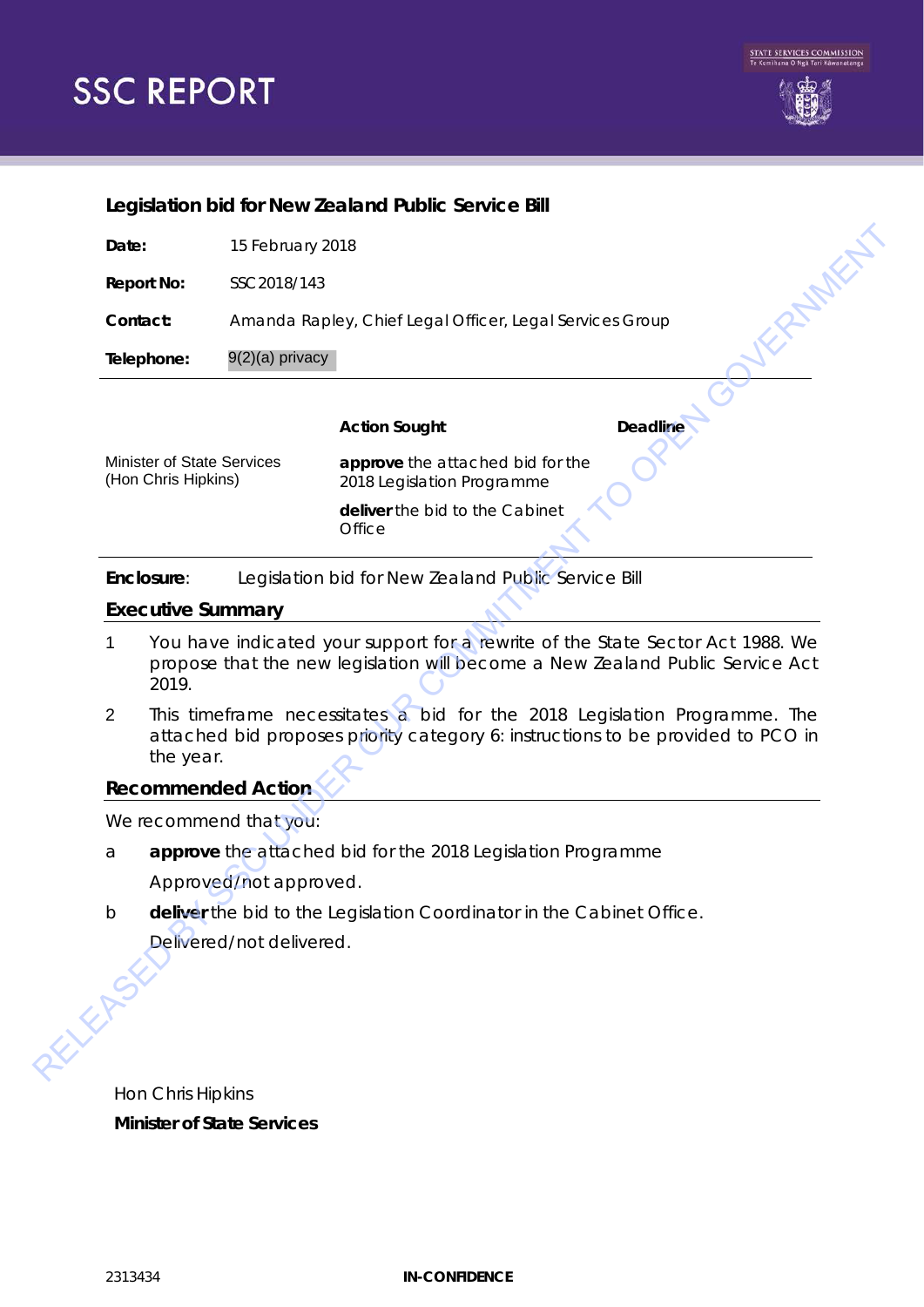In Confidence

Office of the Minister of State Services

Cabinet Legislation Committee

# **New Zealand Public Service Bill: Request for Priority in the 2018 Legislation Programme**

#### **Proposal**

1 This paper proposes that a New Zealand Public Service Bill be included in the Legislation Programme for 2018. The proposal involves the following details:

- 1.1 the portfolio of the sponsoring Minister: State Services;
- 1.2 the department responsible: State Services Commission (SSC). The departmental contact is Frank Peek, DDI 04 495 6747;
- 1.3 the proposed title: New Zealand Public Service Bill;
- 1.4 the proposed Bill holds the second ranking within this portfolio (the State Sector and Crown Entities Reform Bill holds the first ranking; a separate bid was lodged in January 2018 indicating that a proposed Protected Disclosures Amendment Bill holds the second ranking; however, the proposed New Zealand Public Service Bill ranks higher in the portfolio);
- 1.5 the Bill is estimated to be large and of high complexity; and
- 1.6 the proposed priority is category 6: instructions to be provided to PCO in the year.

## **Policy**

2 *Policy to be implemented by the Bill* – The New Zealand Public Service Bill will repeal the State Sector Act 1988 and replace it with an Act to establish a citizen-centred public service focussed on whole-of-government outcomes. To that end, the new Act will define the role and mission of the public service, the values that guide the behaviours needed to fulfil its role, and the foundation principles that establish the public service within the constitutional fabric of New Zealand. The new Act will aim to provide for a more integrated, agile and responsive way of leading, organising, resourcing and operating the public service. Cabine I Legislation Committee<br> **Proposal**<br> **Proposal**<br> **Proposal**<br> **Proposal**<br> **Proposal**<br> **Proposal**<br> **Proposal**<br> **Proposal**<br> **Proposal**<br> **Proposal**<br> **Proposal**<br> **Proposal**<br> **Equidion Proposanities of Relation Proposali** 

3 *Aspects of the Bill that are likely to be contentious* – The Bill will represent a paradigm shift about the notion of the public service. Currently it is defined by organisational form. Under the Bill, the concept will change so that the public service is determined by the nature of the services delivered and the clients to whom they are provided. In effect, the public service will encompass a broader and more diverse range of organisational forms than the current departments/ministries that are subject to the State Sector Act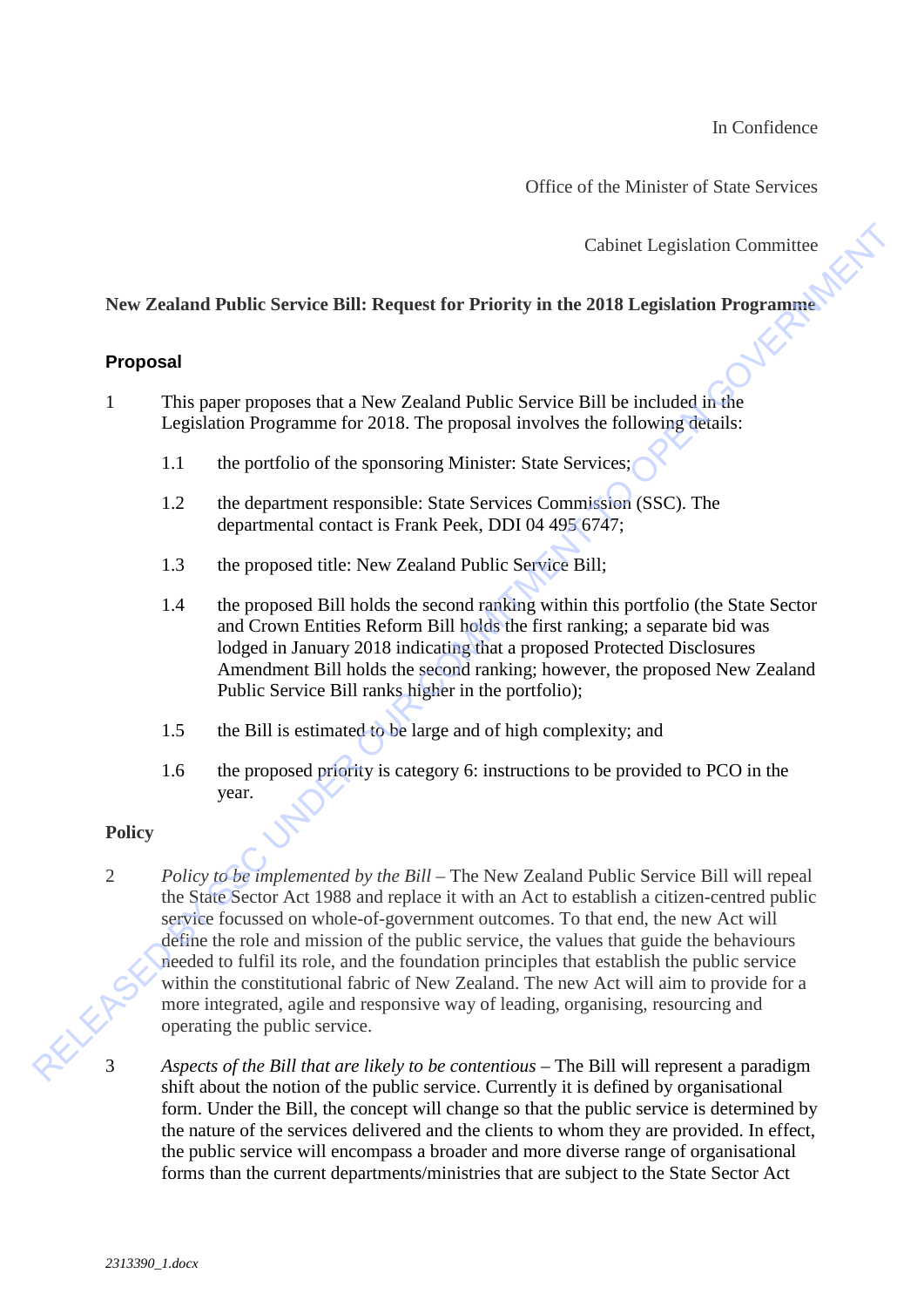1988. It is likely to take time for this new notion of the public service to become understood and accepted.

- 4 The extent of the State Services Commissioner's mandate in relation to the expanded public service is likely to be closely scrutinised.
- 5 *Policy issues not yet agreed* The policy proposals have not yet been submitted to Cabinet. The prospective date for final Cabinet decisions is October 2018.<br>Need for legislation Cabinet. The prospective date for final Cabinet decisions is October 2018.

#### **Need for legislation**

- 6 *Why legislative action is needed* The proposal cannot be implemented without the legislation required to repeal the State Sector Act 1988 and replace it with a new Act that establishes a new paradigm for the public service, including how it is led, organised, resourced and operates. Follow issues not yet agreed – The policy proposals have not yet been submitted to<br>
Cabinet Chees and Committee due for final Cabinet decisions is October 2018.<br>
Need for legislation reprise due for final Cabinet decision
	- 7 *Suggested priority* Category 6 is proposed: instructions to be provided to the Parliamentary Counsel Office in 2018.

#### **Compliance**

- 8 The Bill will comply with each of the following:
	- 8.1 the principles of the Treaty of Waitangi;
	- 8.2 the rights and freedoms contained in the New Zealand Bill of Rights Act 1990 and the Human Rights Act 1993;
	- 8.3 the principles and guidelines set out in the Privacy Act 1993;
	- 8.4 relevant international standards and obligations; and
	- 8.5 the LAC Guidelines on Process and Content of Legislation, 2014 edition. The Legislation Design and Advisory Committee will be consulted before seeking final Cabinet policy decisions.

## **Binding on the Crown**

9 The State Sector Act 1988 does not state explicitly that it is binding on the Crown. At the policy development stage, Cabinet Committee agreement will be sought to include a provision that the new Act will be binding on the Crown.

#### **Consultation**

10 Pre-consultation on policy issues took place in the context of the preparation of *The Spirit of Service: Briefing to the Incoming Government*, presented by Peter Hughes, State Services Commissioner and Head of State Services. All departmental chief executives were involved as well as the chief executives of 4 major Crown entities: Accident Compensation Corporation, Housing New Zealand Corporation, New Zealand Trade and Enterprise, and New Zealand Transport Agency.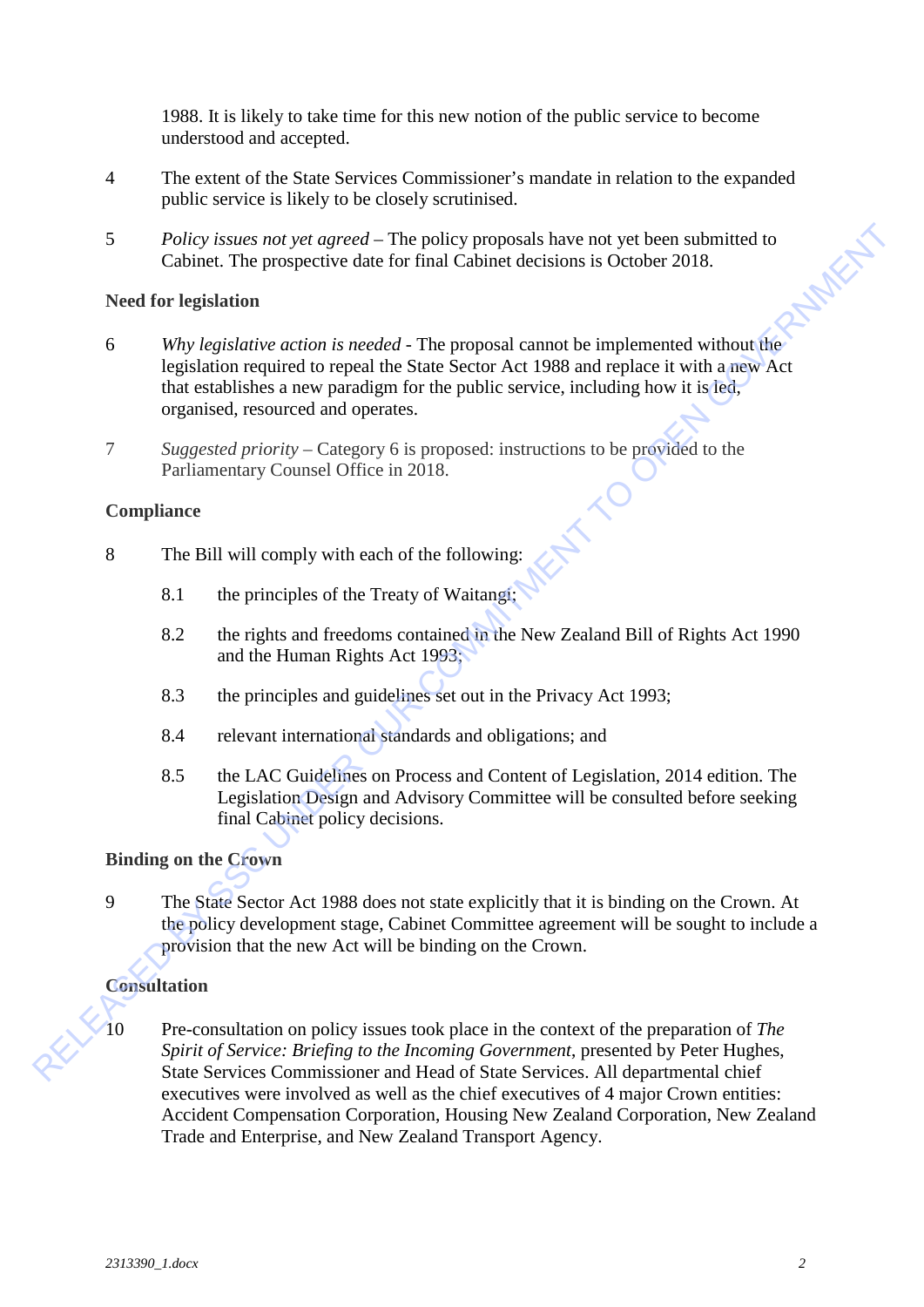- 11 Consultation will be required with all relevant government agencies, including all departments and a significant number of Crown entities.
- 12 External stakeholders will also be engaged in the work, including academia, the legal profession and other interested parties.
- 13 Consultation on the policy issues is expected to be completed by the end of August 2018.
- 14 The Legislation Design and Advisory Committee will be consulted at the appropriate time.
- 15 An exposure draft of the Bill is not planned for consultation before the Bill is introduced.
- 16 Broad based support for legislative change of this nature is highly desirable. Consultation will be needed at the appropriate time with the government caucuses and other parties represented in Parliament.

#### **Associated regulations**

#### **Timeline**

| 13 | Consultation on the policy issues is expected to be completed by the end of August<br>2018.                                                                                                                        |                             |                                                                                                                                                                                                                                                                                                                                                                    |  |  |  |  |  |  |
|----|--------------------------------------------------------------------------------------------------------------------------------------------------------------------------------------------------------------------|-----------------------------|--------------------------------------------------------------------------------------------------------------------------------------------------------------------------------------------------------------------------------------------------------------------------------------------------------------------------------------------------------------------|--|--|--|--|--|--|
| 14 | The Legislation Design and Advisory Committee will be consulted at the appropriate<br>time.                                                                                                                        |                             |                                                                                                                                                                                                                                                                                                                                                                    |  |  |  |  |  |  |
| 15 | An exposure draft of the Bill is not planned for consultation before the Bill is<br>introduced.                                                                                                                    |                             |                                                                                                                                                                                                                                                                                                                                                                    |  |  |  |  |  |  |
| 16 | Broad based support for legislative change of this nature is highly desirable.<br>Consultation will be needed at the appropriate time with the government caucuses and<br>other parties represented in Parliament. |                             |                                                                                                                                                                                                                                                                                                                                                                    |  |  |  |  |  |  |
|    | <b>Associated regulations</b>                                                                                                                                                                                      |                             |                                                                                                                                                                                                                                                                                                                                                                    |  |  |  |  |  |  |
| 17 | usually comprising no more than 4 or 5 clauses.<br><b>Timeline</b>                                                                                                                                                 |                             | Regulations may be needed within 12 months of the Bill being enacted to give effect to<br>provisions in the Bill. If so, they are most likely to be needed in order to amend relevant<br>schedules in the Crown Entities Act 2004 and the Ombudsmen Act 1975 to reflect<br>changes in the machinery of government. Regulations of this nature are straightforward, |  |  |  |  |  |  |
|    |                                                                                                                                                                                                                    |                             |                                                                                                                                                                                                                                                                                                                                                                    |  |  |  |  |  |  |
|    | 18<br>The proposed timing for the legislation is as follows.                                                                                                                                                       |                             |                                                                                                                                                                                                                                                                                                                                                                    |  |  |  |  |  |  |
|    | <b>Step</b>                                                                                                                                                                                                        | Proposed date               | Consistency assurance                                                                                                                                                                                                                                                                                                                                              |  |  |  |  |  |  |
|    | Date on which final policy<br>approvals will be obtained from<br>Cabinet.                                                                                                                                          | End October 2018            | Targeted consultation on a policy<br>paper will be held before seeking<br>final Cabinet approvals.                                                                                                                                                                                                                                                                 |  |  |  |  |  |  |
|    | Date on which final drafting<br>instructions will be sent to the<br>Parliamentary Counsel Office.                                                                                                                  | <b>End November</b><br>2018 |                                                                                                                                                                                                                                                                                                                                                                    |  |  |  |  |  |  |
|    | Date by which the Bill will be<br>released for exposure draft.                                                                                                                                                     |                             | Not applicable.                                                                                                                                                                                                                                                                                                                                                    |  |  |  |  |  |  |
|    | Date by which the Bill will be<br>provided to the Ministry of Justice<br>for an assessment of consistency<br>with the New Zealand Bill of Rights<br>Act 1990.                                                      | Early March 2019            |                                                                                                                                                                                                                                                                                                                                                                    |  |  |  |  |  |  |